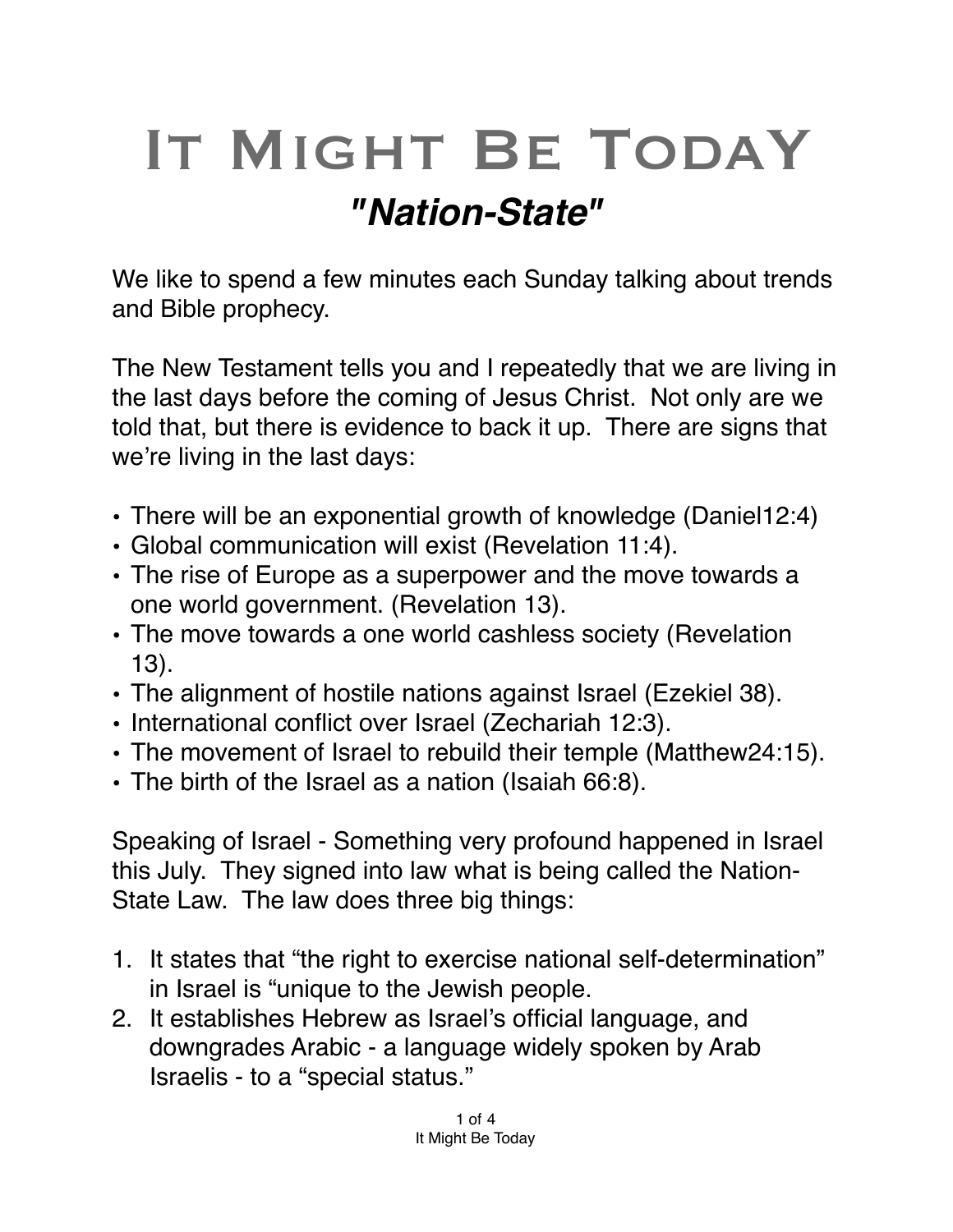3. It establishes "Jewish settlement as a national value" and mandates that the state "will labor to encourage and promote its establishment and development."

(Adopting Hebrew as the official language is by itself a fulfillment of Bible prophecy from Zephaniah 3:9).

The legislation also adopts the Hebrew calendar as the official calendar of Israel - including its special holy days. It promotes the Sabbath and the festivals of Israel as the established days of rest in the state. Non-Jews have a right to maintain days of rest on their Sabbaths and festivals.

It's interesting that the law was passed this year, as Israel celebrates its 70th year as a nation. 70 is a significant biblical number - especially with reference to Bible prophecies such as those of Daniel.

Supporters call Israel's new Jewish nation-state law a "defining moment." Critics say it is apartheid.

One Jewish publication said, "Proponents of the legislation argue that Israel has been forgoing its Jewish nature for its democratic nature, and it is time that the two are put on equal footing – or with its Jewish identity eclipsing its democratic identity."

Another said, "Israel, as the only Jewish State, should prioritize its Jewish identity. One of the great mistakes has been that we've promoted Israel as Jewish and democratic as if these two values are equal."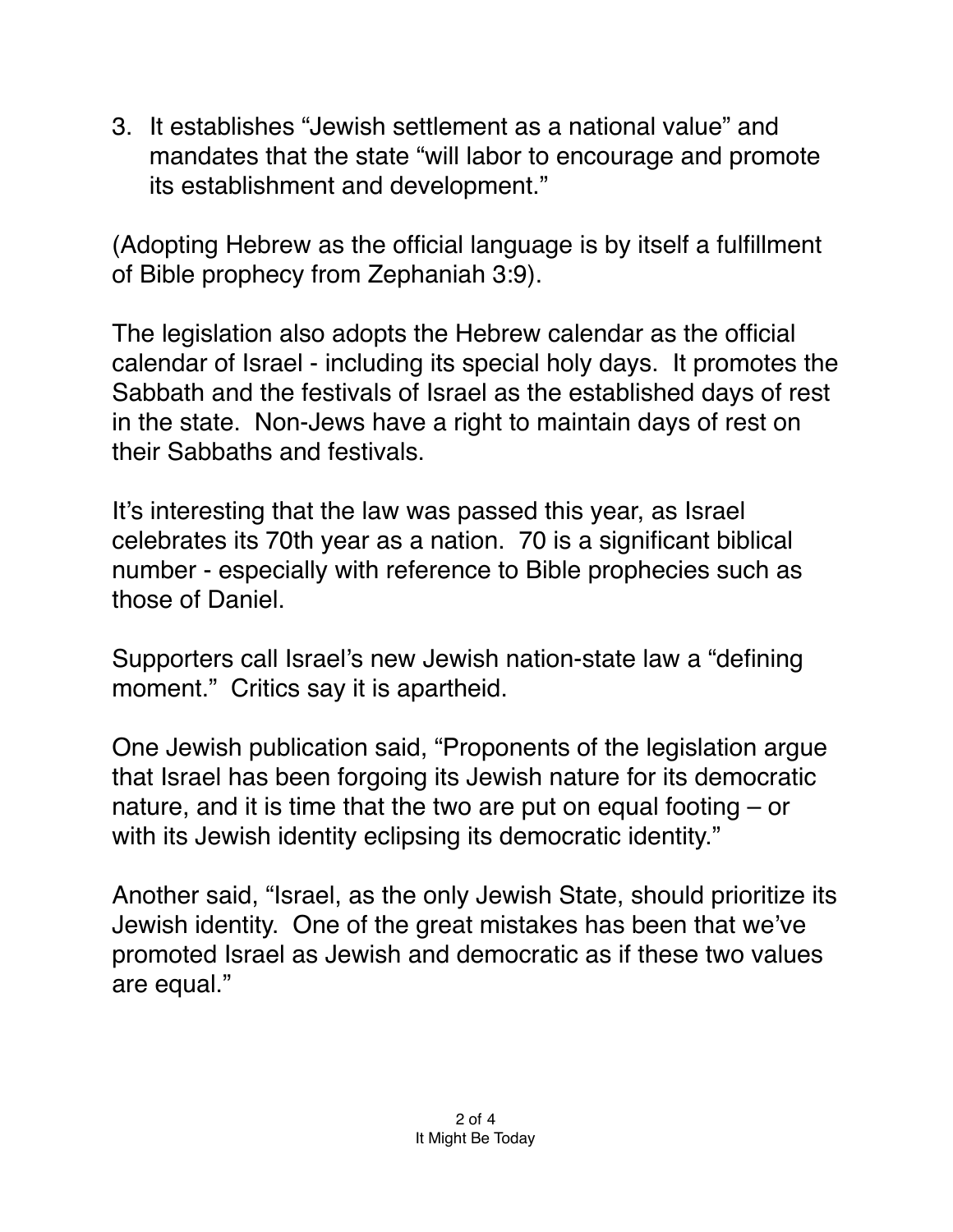One Israeli radio commentator said, "Israel is not here to create an [Arab democracy](https://www.breakingisraelnews.com/111053/the-end-of-the-democratic-dream-opinion/) or promote other people's values or put everyone on equal footing. It's here to promote a group of people who need protection in this world and need to have a place to have their culture grow and succeed."

Think of it this way: What if Congress passed a law stating that the United States is a Christian nation, and that "the right to exercise national self-determination is unique to born-again Christians?"

What if we said, "The United States is not here to create a democracy or promote other people's values or put everyone on equal footing. It's here to promote the Church of Jesus Christ - a group of people who need protection in this world and need to have a place to have their culture grow and succeed?"

## One source commented,

The new Jewish Nation-State Basic Law makes official that the land of Israel belongs to the Jewish people *only* (as God's covenant to Abraham, Isaac, and Jacob stipulates). From 1948 to the passing of this Law it was the land of both Jews *and* Arabs. The majority of the Moslem populations are not pleased with this and this will very likely set the precedent for future attacks against Israel.

Turkish president Erdogan compared the legislation to Hitler's Nazi Germany. His criticism is to be noted because he has openly called for all the nations of Islam to recognize him as their leader in an all-out invasion of Israel.